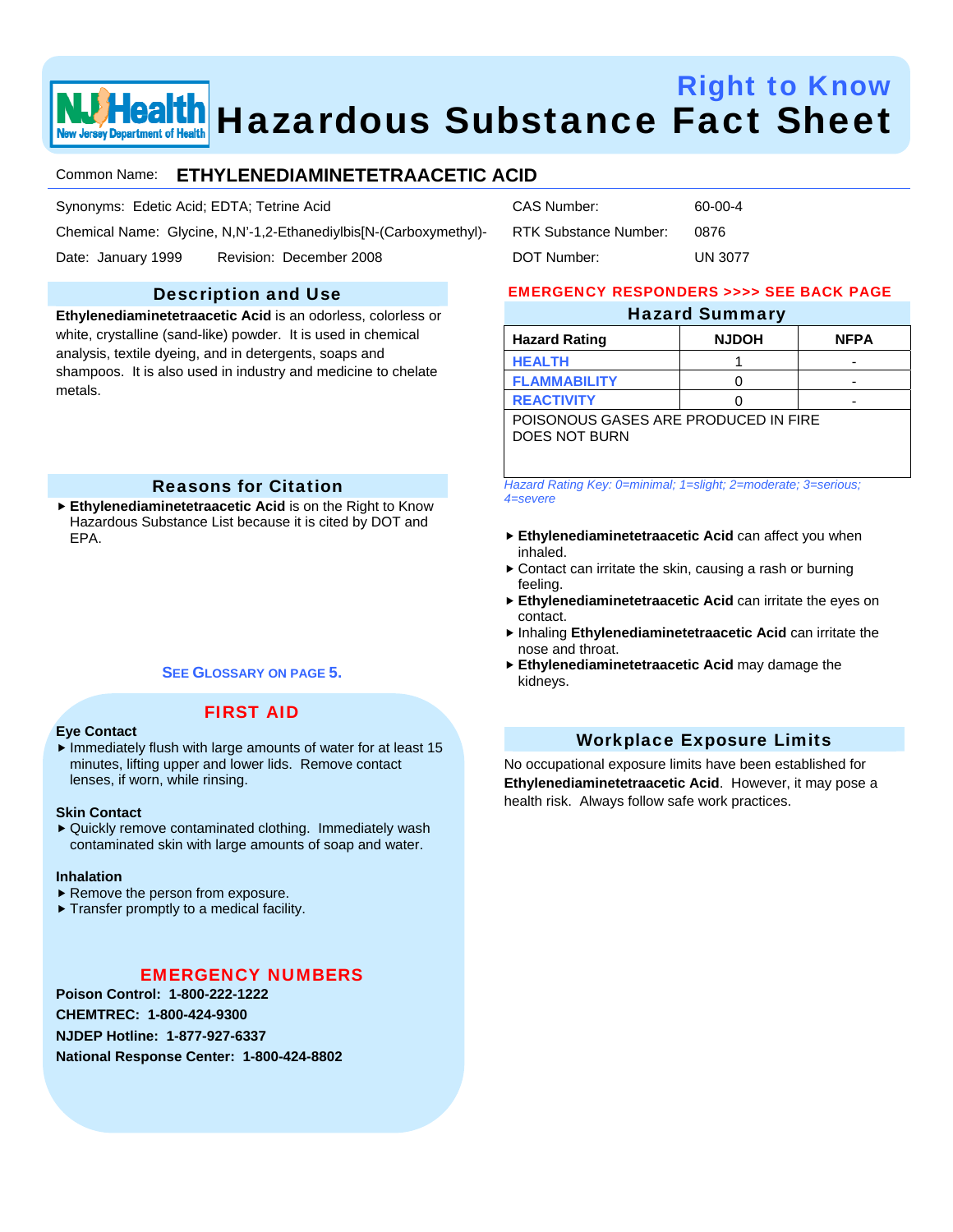# Determining Your Exposure

- Read the product manufacturer's Material Safety Data Sheet (MSDS) and the label to determine product ingredients and important safety and health information about the product mixture.
- $\blacktriangleright$  For each individual hazardous ingredient, read the New Jersey Department of Health Hazardous Substance Fact Sheet, available on the RTK website (www.nj.gov/health/eoh/rtkweb) or in your facility's RTK Central File or Hazard Communication Standard file.
- $\blacktriangleright$  You have a right to this information under the New Jersey Worker and Community Right to Know Act, the Public Employees Occupational Safety and Health (PEOSH) Act if you are a public worker in New Jersey, and under the federal Occupational Safety and Health Act (OSHA) if you are a private worker.
- ▶ The New Jersey Right to Know Act requires most employers to label chemicals in the workplace and requires public employers to provide their employees with information concerning chemical hazards and controls. The federal OSHA Hazard Communication Standard (29 CFR 1910.1200) and the PEOSH Hazard Communication Standard (N.J.A.C. 12:100-7) require employers to provide similar information and training to their employees.

This Fact Sheet is a summary of available information regarding the health hazards that may result from exposure. Duration of exposure, concentration of the substance and other factors will affect your susceptibility to any of the potential effects described below.

# Health Hazard Information

#### **Acute Health Effects**

The following acute (short-term) health effects may occur immediately or shortly after exposure to **Ethylenediaminetetraacetic Acid**:

- $\triangleright$  Contact can irritate the skin, causing a rash or burning feeling.
- **Ethylenediaminetetraacetic Acid** can irritate the eyes on contact.
- **hinaling Ethylenediaminetetraacetic Acid** can irritate the nose and throat causing coughing and wheezing.

#### **Chronic Health Effects**

The following chronic (long-term) health effects can occur at some time after exposure to **Ethylenediaminetetraacetic Acid** and can last for months or years:

#### *Cancer Hazard*

 $\blacktriangleright$  According to the information presently available to the New Jersey Department of Health, **Ethylenediaminetetraacetic Acid** has not been tested for its ability to cause cancer in animals.

#### *Reproductive Hazard*

**Ethylenediaminetetraacetic Acid** may damage the developing fetus.

#### *Other Effects*

**Ethylenediaminetetraacetic Acid** may damage the kidneys.

# Medical

#### **Medical Testing**

If symptoms develop or overexposure is suspected, the following are recommended:

 $\blacktriangleright$  Kidney function tests

Any evaluation should include a careful history of past and present symptoms with an exam. Medical tests that look for damage already done are not a substitute for controlling exposure.

Request copies of your medical testing. You have a legal right to this information under the OSHA Access to Employee Exposure and Medical Records Standard (29 CFR 1910.1020).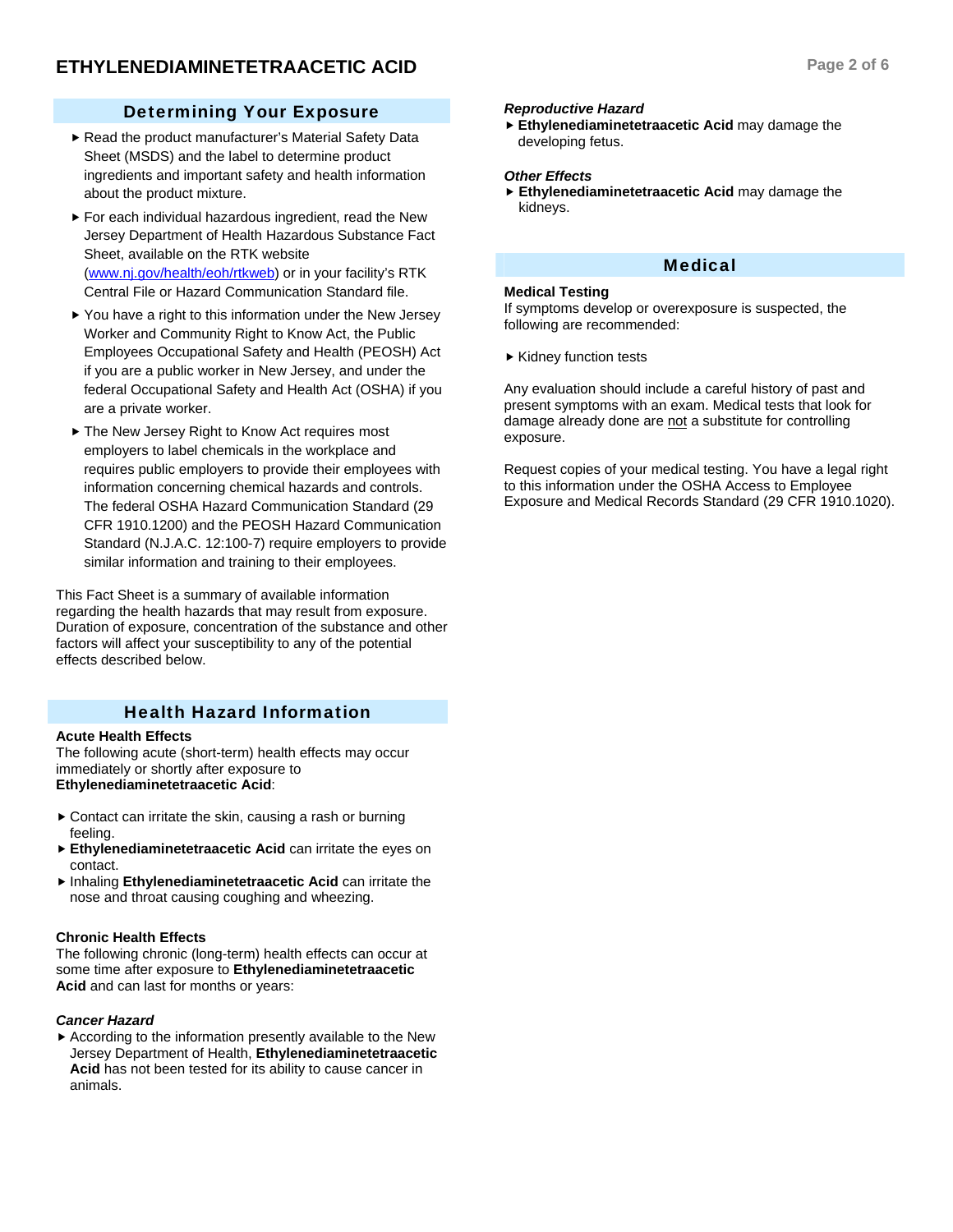# Workplace Controls and Practices

Very toxic chemicals, or those that are reproductive hazards or sensitizers, require expert advice on control measures if a less toxic chemical cannot be substituted. Control measures include: (1) enclosing chemical processes for severely irritating and corrosive chemicals, (2) using local exhaust ventilation for chemicals that may be harmful with a single exposure, and (3) using general ventilation to control exposures to skin and eye irritants. For further information on workplace controls, consult the NIOSH document on Control Banding at www.cdc.gov/niosh/topics/ctrlbanding/.

The following work practices are also recommended:

- $\blacktriangleright$  Label process containers.
- $\blacktriangleright$  Provide employees with hazard information and training.
- $\blacktriangleright$  Monitor airborne chemical concentrations.
- $\blacktriangleright$  Use engineering controls if concentrations exceed recommended exposure levels.
- $\blacktriangleright$  Provide eye wash fountains and emergency showers.
- $\blacktriangleright$  Wash or shower if skin comes in contact with a hazardous material.
- $\blacktriangleright$  Always wash at the end of the workshift.
- $\triangleright$  Change into clean clothing if clothing becomes contaminated.
- $\triangleright$  Do not take contaminated clothing home.
- $\triangleright$  Get special training to wash contaminated clothing.
- $\triangleright$  Do not eat, smoke, or drink in areas where chemicals are being handled, processed or stored.
- $\blacktriangleright$  Wash hands carefully before eating, smoking, drinking, applying cosmetics or using the toilet.

In addition, the following may be useful or required:

Use a vacuum or a wet method to reduce dust during cleanup. DO NOT DRY SWEEP.

# Personal Protective Equipment

The OSHA Personal Protective Equipment Standard (29 CFR 1910.132) requires employers to determine the appropriate personal protective equipment for each hazard and to train employees on how and when to use protective equipment.

The following recommendations are only guidelines and may not apply to every situation.

#### **Gloves and Clothing**

- ▶ Avoid skin contact with **Ethylenediaminetetraacetic Acid**. Wear personal protective equipment made from material which can not be permeated or degraded by this substance. Safety equipment suppliers and manufacturers can provide recommendations on the most protective glove and clothing material for your operation.
- ▶ Safety equipment manufacturers recommend Neoprene for gloves, and Tyvek®, or the equivalent, as protective materials for clothing.
- $\blacktriangleright$  All protective clothing (suits, gloves, footwear, headgear) should be clean, available each day, and put on before work.

#### **Eye Protection**

- $\blacktriangleright$  Wear eye protection with side shields or goggles.
- $\blacktriangleright$  If additional protection is needed for the entire face, use in combination with a face shield. A face shield should not be used without another type of eye protection.

### **Respiratory Protection**

*Improper use of respirators is dangerous.* Respirators should only be used if the employer has implemented a written program that takes into account workplace conditions, requirements for worker training, respirator fit testing, and medical exams, as described in the OSHA Respiratory Protection Standard (29 CFR 1910.134).

- $\triangleright$  Where the potential exists for overexposure to **Ethylenediaminetetraacetic Acid**, use a NIOSH approved negative pressure, air-purifying, particulate filter respirator with an N, R or P95 filter. More protection is provided by a full facepiece respirator than by a half-mask respirator, and even greater protection is provided by a powered-air purifying respirator.
- $\blacktriangleright$  Leave the area immediately if (1) while wearing a filter or cartridge respirator you can smell, taste, or otherwise detect **Ethylenediaminetetraacetic Acid**, (2) while wearing particulate filters abnormal resistance to breathing is experienced, or (3) eye irritation occurs while wearing a full facepiece respirator. Check to make sure the respirator-toface seal is still good. If it is, replace the filter or cartridge. If the seal is no longer good, you may need a new respirator.
- $\triangleright$  Consider all potential sources of exposure in your workplace. You may need a combination of filters, prefilters or cartridges to protect against different forms of a chemical (such as vapor and mist) or against a mixture of chemicals.
- $\blacktriangleright$  Where the potential for high exposure exists, use a NIOSH approved supplied-air respirator with a full facepiece operated in a pressure-demand or other positive-pressure mode. For increased protection use in combination with an auxiliary self-contained breathing apparatus operated in a pressure-demand or other positive-pressure mode.

# Fire Hazards

If employees are expected to fight fires, they must be trained and equipped as stated in the OSHA Fire Brigades Standard (29 CFR 1910.156).

- $\blacktriangleright$  Extinguish fire using an agent suitable for type of surrounding fire. **Ethylenediaminetetraacetic Acid** itself does not burn.
- **POISONOUS GASES ARE PRODUCED IN FIRE, including** *Nitrogen Oxides*.
- $\blacktriangleright$  Use water spray to keep fire-exposed containers cool.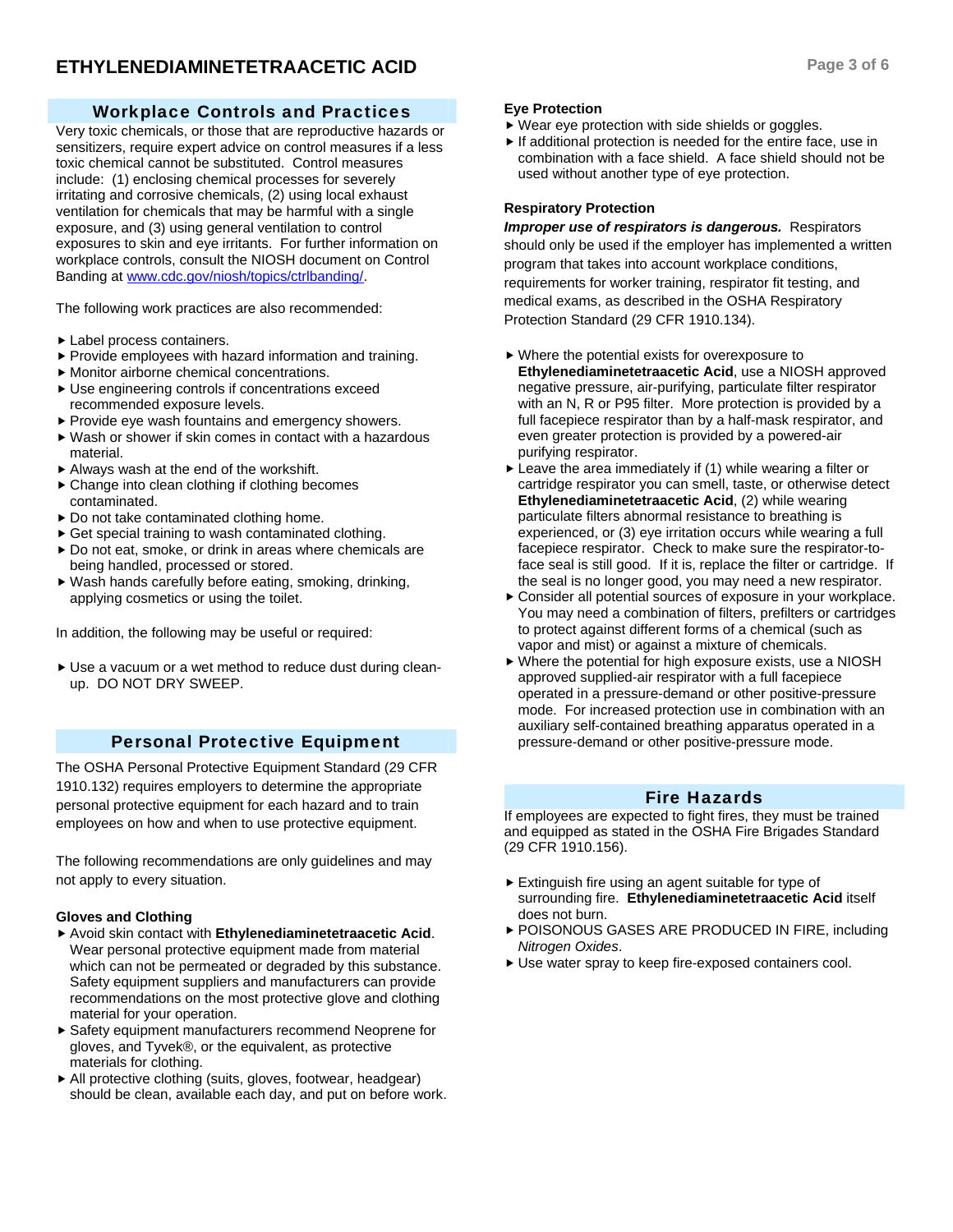# **ETHYLENEDIAMINETETRAACETIC ACID Page 4 of 6**

#### Spills and Emergencies

If employees are required to clean-up spills, they must be properly trained and equipped. The OSHA Hazardous Waste Operations and Emergency Response Standard (29 CFR 1910.120) may apply.

If **Ethylenediaminetetraacetic Acid** is spilled, take the following steps:

- $\blacktriangleright$  Evacuate personnel and secure and control entrance to the area.
- $\blacktriangleright$  Eliminate all ignition sources.
- $\triangleright$  Moisten spilled material first or use a HEPA-filter vacuum for clean-up and place into sealed containers for disposal.
- $\blacktriangleright$  Ventilate and wash area after clean-up is complete.
- ▶ DO NOT wash into sewer.
- $\blacktriangleright$  It may be necessary to contain and dispose of **Ethylenediaminetetraacetic Acid** as a HAZARDOUS WASTE. Contact your state Department of Environmental Protection (DEP) or your regional office of the federal Environmental Protection Agency (EPA) for specific recommendations.

# Handling and Storage

Prior to working with **Ethylenediaminetetraacetic Acid** you should be trained on its proper handling and storage.

- **Ethylenediaminetetraacetic Acid** reacts violently with LEAD DIOXIDE.
- **Ethylenediaminetetraacetic Acid** is not compatible with OXIDIZING AGENTS (such as PERCHLORATES, PEROXIDES, PERMANGANATES, CHLORATES, NITRATES, CHLORINE, BROMINE and FLUORINE); STRONG ACIDS (such as HYDROCHLORIC, SULFURIC and NITRIC); STRONG BASES (such as SODIUM HYDROXIDE and POTASSIUM HYDROXIDE); COPPER; COPPER ALLOYS; NICKEL; ALUMINUM; AMMONIA; AMINES; ISOCYANATES; and EPICHLOROHYDRIN.
- $\triangleright$  Store in tightly closed containers in a cool, well-ventilated area.

# Occupational Health Information Resources

The New Jersey Department of Health offers multiple services in occupational health. These services include providing informational resources, educational materials, public presentations, and industrial hygiene and medical investigations and evaluations.

#### **For more information, please contact:**

 New Jersey Department of Health Right to Know PO Box 368 Trenton, NJ 08625-0368 Phone: 609-984-2202 Fax: 609-984-7407 E-mail: rtk@doh.state.nj.us Web address: http://www.nj.gov/health/eoh/rtkweb

*The Right to Know Hazardous Substance Fact Sheets are not intended to be copied and sold for commercial purposes.*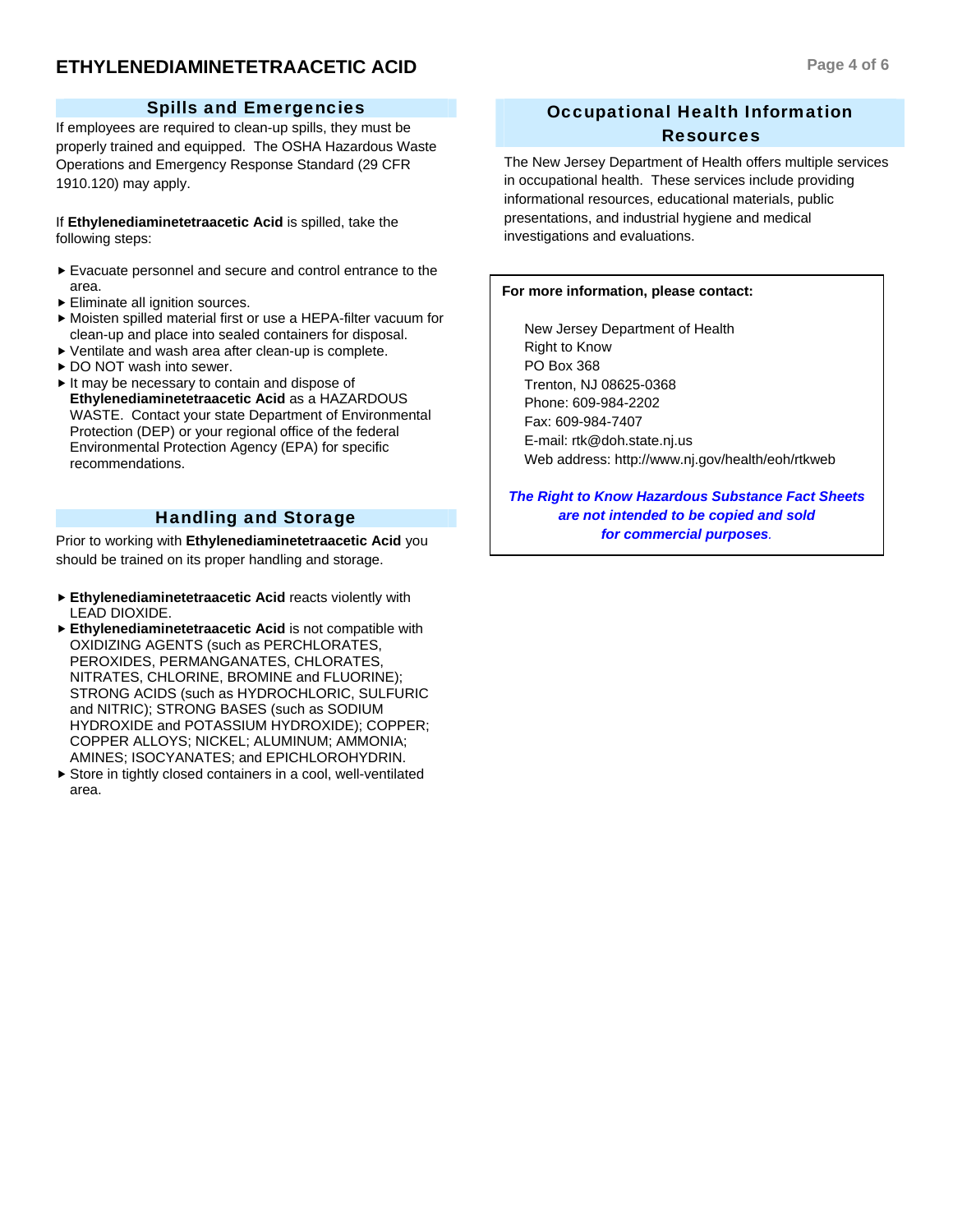# **ETHYLENEDIAMINETETRAACETIC ACID Page 5 of 6**

#### **GLOSSARY**

**ACGIH** is the American Conference of Governmental Industrial Hygienists. They publish guidelines called Threshold Limit Values (TLVs) for exposure to workplace chemicals.

**Acute Exposure Guideline Levels** (AEGLs) are established by the EPA. They describe the risk to humans resulting from once-in-a lifetime, or rare, exposure to airborne chemicals.

**Boiling point** is the temperature at which a substance can change its physical state from a liquid to a gas.

A **carcinogen** is a substance that causes cancer.

The **CAS number** is unique, identifying number, assigned by the Chemical Abstracts Service, to a specific chemical.

**CFR** is the Code of Federal Regulations, which are the regulations of the United States government.

A **combustible** substance is a solid, liquid or gas that will burn.

A **corrosive** substance is a gas, liquid or solid that causes destruction of human skin or severe corrosion of containers.

**DEP** is the New Jersey Department of Environmental Protection.

**DOT** is the Department of Transportation, the federal agency that regulates the transportation of chemicals.

**EPA** is the Environmental Protection Agency, the federal agency responsible for regulating environmental hazards.

**ERG** is the Emergency Response Guidebook. It is a guide for emergency responders for transportation emergencies involving hazardous substances.

**Emergency Response Planning Guideline** (ERPG) values provide estimates of concentration ranges where one reasonably might anticipate observing adverse effects.

A **fetus** is an unborn human or animal.

A **flammable** substance is a solid, liquid, vapor or gas that will ignite easily and burn rapidly.

The **flash point** is the temperature at which a liquid or solid gives off vapor that can form a flammable mixture with air.

**IARC** is the International Agency for Research on Cancer, a scientific group.

**Ionization Potential** is the amount of energy needed to remove an electron from an atom or molecule. It is measured in electron volts.

**IRIS** is the Integrated Risk Information System database on human health effects that may result from exposure to various chemicals, maintained by federal EPA.

**LEL** or **Lower Explosive Limit**, is the lowest concentration of a combustible substance (gas or vapor) in the air capable of continuing an explosion.

**mg/m3** means milligrams of a chemical in a cubic meter of air. It is a measure of concentration (weight/volume).

A **mutagen** is a substance that causes mutations. A **mutation** is a change in the genetic material in a body cell. Mutations can lead to birth defects, miscarriages, or cancer.

**NFPA** is the National Fire Protection Association. It classifies substances according to their fire and explosion hazard.

**NIOSH** is the National Institute for Occupational Safety and Health. It tests equipment, evaluates and approves respirators, conducts studies of workplace hazards, and proposes standards to OSHA.

**NTP** is the National Toxicology Program which tests chemicals and reviews evidence for cancer.

**OSHA** is the federal Occupational Safety and Health Administration, which adopts and enforces health and safety standards.

**PEOSHA** is the New Jersey Public Employees Occupational Safety and Health Act, which adopts and enforces health and safety standards in public workplaces.

**Permeated** is the movement of chemicals through protective materials.

**ppm** means parts of a substance per million parts of air. It is a measure of concentration by volume in air.

**Protective Action Criteria** (PAC) are values established by the Department of Energy and are based on AEGLs and ERPGs. They are used for emergency planning of chemical release events.

A **reactive** substance is a solid, liquid or gas that releases energy under certain conditions.

**STEL** is a Short Term Exposure Limit which is usually a 15 minute exposure that should not be exceeded at any time during a work day.

A **teratogen** is a substance that causes birth defects by damaging the fetus.

**UEL** or **Upper Explosive Limit** is the highest concentration in air above which there is too much fuel (gas or vapor) to begin a reaction or explosion.

**Vapor Density** is the ratio of the weight of a given volume of one gas to the weight of another (usually *Hydrogen*), at the same temperature and pressure.

The **vapor pressure** is a force exerted by the vapor in equilibrium with the solid or liquid phase of the same substance. The higher the vapor pressure the higher concentration of the substance in air.